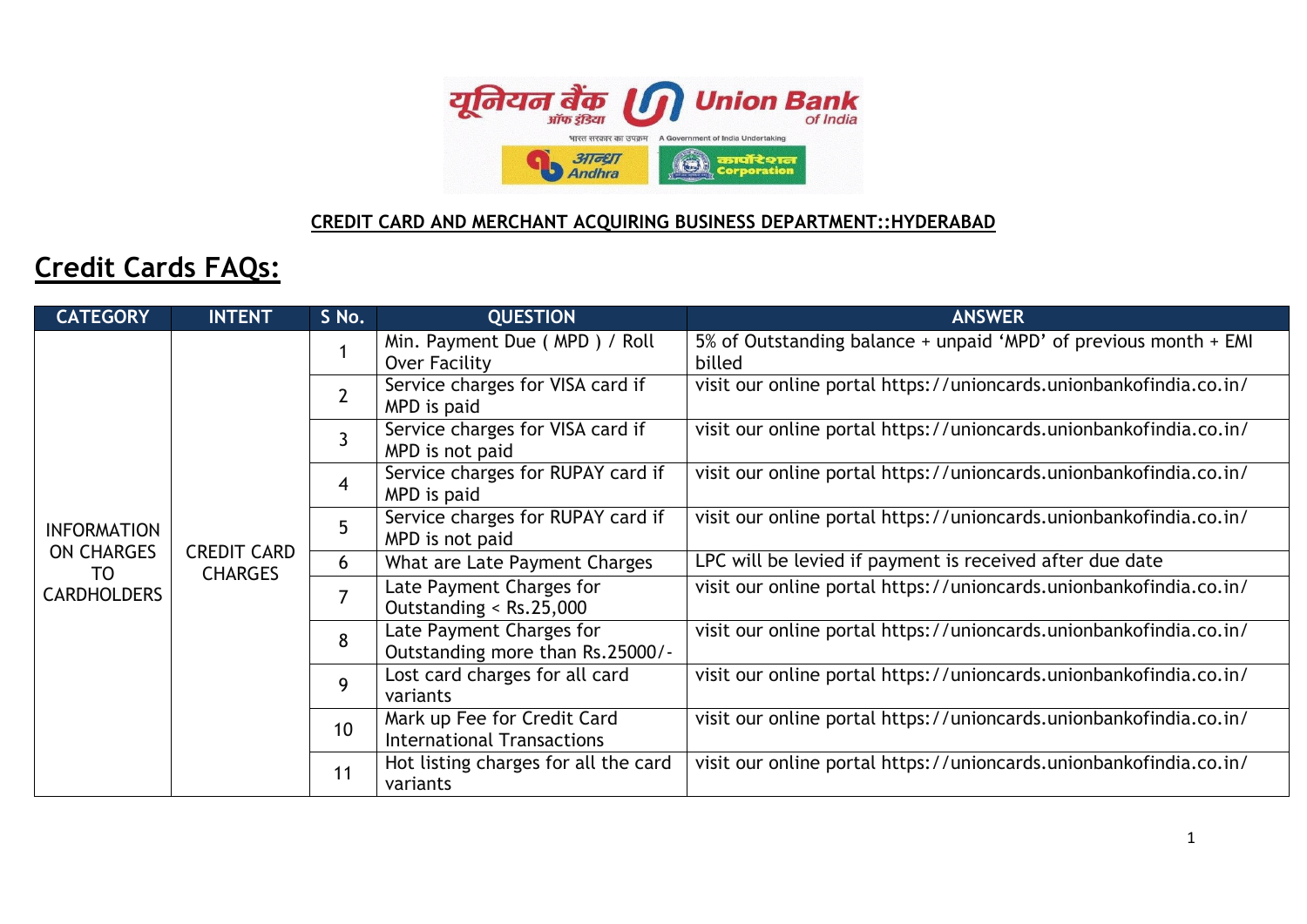|                                                                                 |                                          | 12 | Temporary enhancement charges<br>for all the card variants | visit our online portal https://unioncards.unionbankofindia.co.in/                                                                                                                 |
|---------------------------------------------------------------------------------|------------------------------------------|----|------------------------------------------------------------|------------------------------------------------------------------------------------------------------------------------------------------------------------------------------------|
|                                                                                 |                                          | 13 | Fuel surcharge Reversal                                    | visit our online portal https://unioncards.unionbankofindia.co.in/                                                                                                                 |
|                                                                                 | <b>TRANSACTION</b><br><b>COMPLAINT -</b> | 14 | Credit Card - Dispute Process Time                         | 30 DAYS FROM THE DATE OF TAKING UP DISPUTE WITH THE<br><b>ACQUIRING BANK</b>                                                                                                       |
|                                                                                 | VISA /<br>MASTER /<br><b>RUPAY</b>       | 15 | <b>Credit Card Transaction dispute</b>                     | ANY DISPUTE IS TO BE REPORTED IMMEDIATELY. MAXIMUM TIME<br>ALLOWED FOR REGISTERING DISPUTE WITH ACQUIRING BANK IS 60<br>DAYS FROM THE DATE OF TRANSACTION.                         |
|                                                                                 | <b>TRANSACTION</b><br><b>ENQUIRY</b>     | 16 | All transactions done through<br>credit card               | Visit our Internet Banking / Umobile APP/UNION CREDIT CARD<br>MOBILE APP / ONLINE PORTAL<br>https://unioncards.unionbankofindia.co.in/ for the transaction<br>details.             |
|                                                                                 |                                          | 17 | Credit Card Available Limit                                | Visit our Internet Banking / Umobile APP/UNION CREDIT CARD<br><b>MOBILE APP / ONLINE PORTAL</b><br>https://unioncards.unionbankofindia.co.in/ for the Limits.                      |
| <b>VALUE ADDED</b><br><b>SERVICES -</b><br><b>TRANSACTION</b><br><b>RELATED</b> |                                          | 18 | <b>Credit Card Last Transaction</b><br><b>Details</b>      | Visit our Internet Banking / Umobile APP/UNION CREDIT CARD<br><b>MOBILE APP / ONLINE PORTAL</b><br>https://unioncards.unionbankofindia.co.in/ for the transaction<br>details.      |
|                                                                                 |                                          | 19 | <b>Credit Card Unbill transaction</b>                      | Visit our Umobile APP/UNION CREDIT CARD MOBILE APP / ONLINE<br>PORTAL https://unioncards.unionbankofindia.co.in/ for the<br>transaction details.                                   |
|                                                                                 |                                          | 20 | Credit Card Cash Available Limit                           | Visit our Internet Banking / Umobile APP/ UNION CREDIT CARD<br>MOBILE APP / ONLINE PORTAL<br>https://unioncards.unionbankofindia.co.in/ / check in ATM - Balance<br>Enquiry option |
|                                                                                 | <b>VIRTUAL CARD</b>                      | 21 | Credit Card - Create Virtual card                          | create a virtual card in our UNION CREDIT CARD MOBILE APP /<br>ONLINE PORTAL https://unioncards.unionbankofindia.co.in/                                                            |
|                                                                                 |                                          | 22 | Credit Card - Set limit Virtual<br>card                    | The limit can be set for your virtual card in our UNION CREDIT CARD<br>MOBILE APP / ONLINE PORTAL<br>https://unioncards.unionbankofindia.co.in/                                    |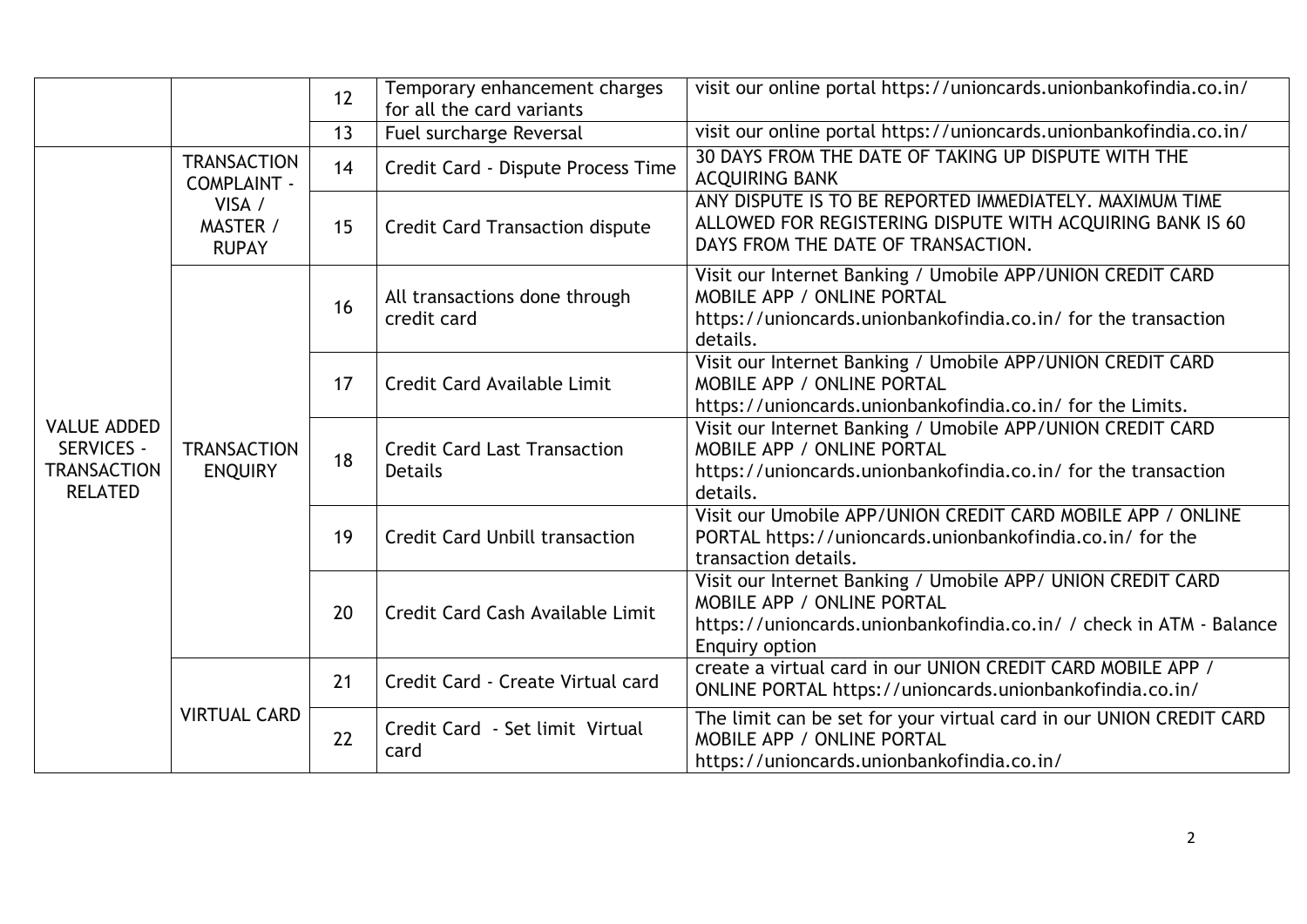|  |                                                          | 23 | <b>Credit Card EMI Creating Request</b>                                                                                | request for EMI in our Umobile App / UNION CREDIT CARD MOBILE<br>APP / ONLINE PORTAL https://unioncards.unionbankofindia.co.in/or<br>Customer should either call @ 1800 425 1515 from his/her registered<br>mobile number within 30 days of transaction only. |
|--|----------------------------------------------------------|----|------------------------------------------------------------------------------------------------------------------------|---------------------------------------------------------------------------------------------------------------------------------------------------------------------------------------------------------------------------------------------------------------|
|  |                                                          | 24 | <b>Credit Card Minimum transaction</b><br>amount eligible for availing EMI<br>facility (Merchant Transactions<br>only) | Merchant transaction of INR 5000 is eligible for EMI facility.                                                                                                                                                                                                |
|  |                                                          | 25 | Credit Card Number of possible<br><b>EMIs</b>                                                                          | $3/6/9/12$ months                                                                                                                                                                                                                                             |
|  |                                                          | 26 | Credit Card EMI ELIGIBILITY                                                                                            | All the eligible cardholders will receive a SMS after the settlement of<br>Transaction.                                                                                                                                                                       |
|  | <b>CREDIT CARD</b><br><b>EMI OPTION</b>                  | 27 | <b>Credit Card EMI Processing Fee</b>                                                                                  | To be calculated and charged at 2% of Transaction amount, with a<br>Minimum of Rs. 200/- and a Maximum of Rs. 1000/-                                                                                                                                          |
|  | <b>FOR SETTLED</b>                                       | 28 | Credit Card EMI Rate of Interest                                                                                       | 16% per annum on reducing balances                                                                                                                                                                                                                            |
|  | <b>TRANSACTION</b><br><b>CREDIT CARD</b><br>APP / PORTAL | 29 | Merchant Category Code (MCC)<br>eligible for EMI option to credit<br>card holder                                       | All transactions except Cash Withdrawal through ATM, Fuel purchase<br>(Petrol/Diesel) Transactions at Bars, Jewellery Purchase are eligible<br>for conversion to EMI.                                                                                         |
|  |                                                          | 30 | <b>Credit Card EMI Cancellation</b><br>Request                                                                         | request for EMI cancellation through UNION CREDIT CARD MOBILE APP<br>/ ONLINE PORTAL<br>https://unioncards.unionbankofindia.co.in/Umobile                                                                                                                     |
|  |                                                          | 31 | <b>Credit Card EMI Conversion</b><br>Information                                                                       | view EMI conversion information through UNION CREDIT CARD MOBILE<br>APP / ONLINE PORTAL https://unioncards.unionbankofindia.co.in/                                                                                                                            |
|  |                                                          | 32 | <b>Credit Card EMI Pre-Closure</b><br>Charges                                                                          | 2% of the outstanding amount under EMI still not due.                                                                                                                                                                                                         |
|  |                                                          | 33 | <b>Credit Card Standing instruction</b><br>request                                                                     | You can opt for standing instructions through our U MOBILE app or<br>mail to ccdhelpdesk@unionbankofindia.com from your registered<br>Email ID.                                                                                                               |
|  |                                                          | 34 | <b>Credit Card International Flag</b><br>Enabling / Disabling                                                          | You can enable/disable through Umobile / UNION CREDIT CARD<br>MOBILE APP / ONLINE PORTAL<br>https://unioncards.unionbankofindia.co.in/                                                                                                                        |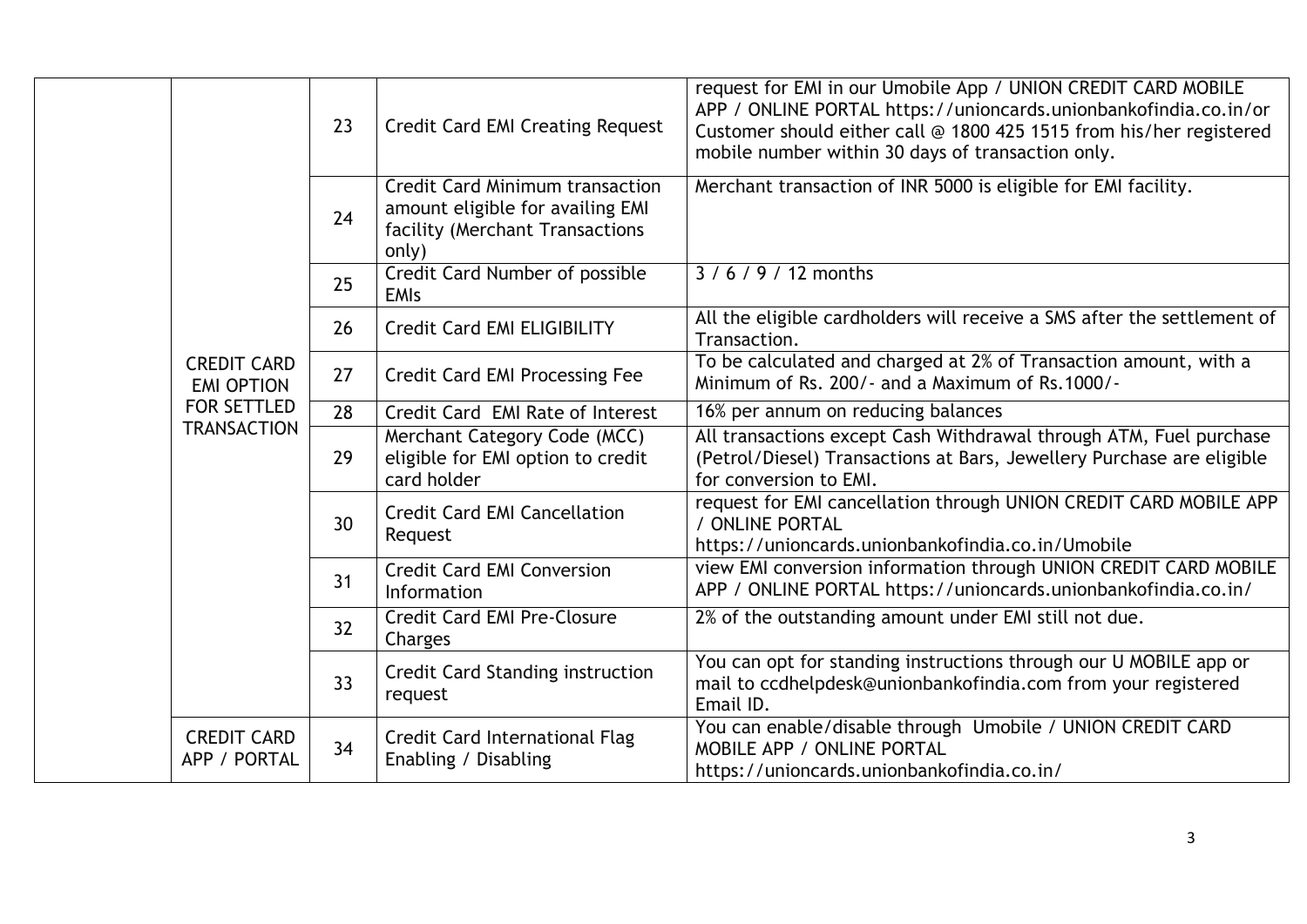|                                                     |                                                | 35 | Credit Card Unlock user id                                        | OPTION IS AVAILABLE IN THE LOGIN PAGE OF THE CREDIT CARD<br>ONLINE PORTAL https://unioncards.unionbankofindia.co.in/ FOR<br>UNLOCKING YOUR USER ACCOUNT                                                              |
|-----------------------------------------------------|------------------------------------------------|----|-------------------------------------------------------------------|----------------------------------------------------------------------------------------------------------------------------------------------------------------------------------------------------------------------|
|                                                     |                                                | 36 | Statement of account                                              | You can view Statement of Credit Card through our Internet Banking<br>/ Umobile / UNION CREDIT CARD MOBILE APP / ONLINE PORTAL<br>https://unioncards.unionbankofindia.co.in/                                         |
|                                                     |                                                | 37 | Pin reset                                                         | set / reset your Credit Card PIN Number through Internet Banking /<br>UNION CREDIT CARD MOBILE APP / ONLINE PORTAL<br>https://unioncards.unionbankofindia.co.in/                                                     |
|                                                     |                                                | 38 | Change in Mobile number/ Email<br>ID - updation (or) Modification | You need to send a mail to CCDHELPDESK@UNIONBANKOFINDIA.COM<br>through your registered Email ID. If registered mail id not available<br>visit your home branch                                                       |
|                                                     |                                                |    | Email ID for receiving monthly E-<br>bills / E-statements         | You need to send a mail to CCDHELPDESK@UNIONBANKOFINDIA.COM<br>through your registered Email ID, if registered mail id is not<br>available, visit your home branch                                                   |
|                                                     | PROFILE UPDATION THROUGH<br>DIFFERENT DELIVERY | 40 | Return Card redispatch                                            | You need to send a mail to CCDHELPDESK@UNIONBANKOFINDIA.COM<br>from your registered Email ID or visit your home branch                                                                                               |
|                                                     | <b>CHANNELS</b>                                | 41 | Card replacement                                                  | You need to send a mail to CCDISSUES@UNIONBANKOFINDIA.COM<br>through your registered Email ID or through Union Credit Card app or<br>visit your home branch                                                          |
|                                                     |                                                | 42 | <b>Limit Enhancement</b>                                          | send a mail to CCDISSUES@UNIONBANKOFINDIA.COM through your<br>registered Email ID or visit your home branch or visit your home<br>branch with required documents like income proof, ITR, Latest Salary<br>Slips etc. |
| <b>CREDIT CARD PAYMENT FOR</b><br><b>SETTLEMENT</b> |                                                | 43 | NPA credit cards                                                  | send a mail to CCDRECOVERIES@UNIONBANKOFINDIA.COM through<br>your registered Email ID or visit your home branch                                                                                                      |
|                                                     |                                                | 44 | One Time Settlement of credit<br>cards                            | Your request to be routed through your home branch for one time<br>settlement (OTS) OFFER.                                                                                                                           |
|                                                     |                                                | 45 | Cibil masking of credit cards                                     | send a mail to CCDRECOVERIES@UNIONBANKOFINDIA.COM through<br>your registered Email ID or approach your home branch for CIBIL<br>MASKING OFFER AMOUNT                                                                 |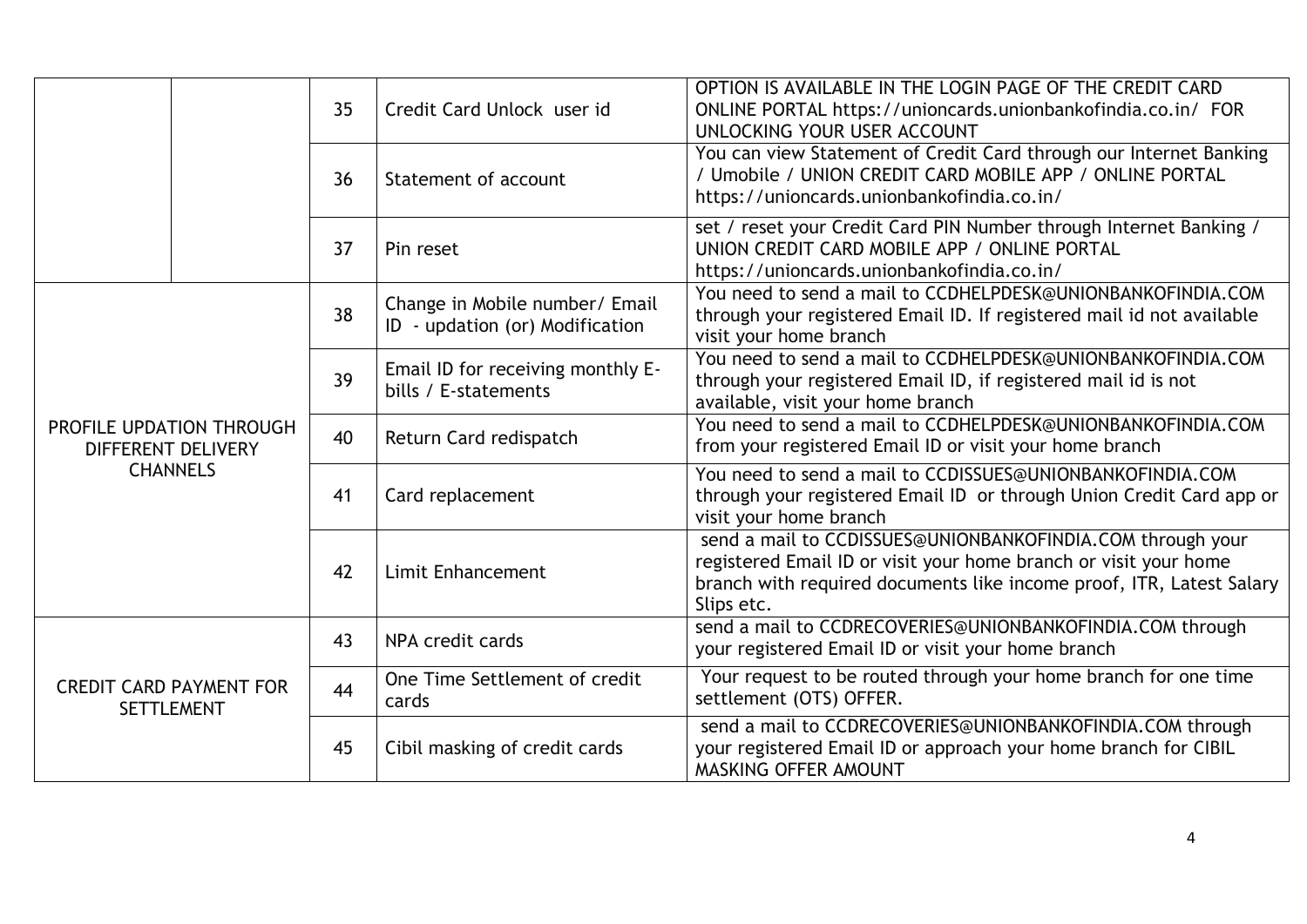| <b>PREPAID CARD</b>                   |                                           | 46 | Gift Card / Travel card                                                              | Approach any branch of the Bank                                                                                                                |
|---------------------------------------|-------------------------------------------|----|--------------------------------------------------------------------------------------|------------------------------------------------------------------------------------------------------------------------------------------------|
|                                       | <b>ACCIDENTAL</b>                         | 47 | Insurance validity period                                                            | JANUARY 1 to DECEMBER 31 of succeeding year                                                                                                    |
|                                       | <b>INSURANCE</b><br><b>COVERAGE</b>       | 48 | <b>Insurance Charges</b>                                                             | visit our online portal https://unioncards.unionbankofindia.co.in/                                                                             |
|                                       |                                           | 49 | <b>CASH ADVANCE CHARGES</b>                                                          | visit our online portal https://unioncards.unionbankofindia.co.in/                                                                             |
|                                       | <b>INFO ON CASH</b>                       | 50 | Cash Advance Limit for Uni Carbon<br><b>CREDIT CARD</b>                              | visit our online portal https://unioncards.unionbankofindia.co.in/                                                                             |
|                                       | WITHDRAWAL<br><b>FROM ATM</b>             | 51 | Cash Advance Limit for VISA GOLD<br><b>CREDIT CARD</b>                               | visit our online portal https://unioncards.unionbankofindia.co.in/                                                                             |
|                                       | <b>WITH CREDIT</b><br><b>CARD</b>         | 52 | <b>Cash Advance Limit for VISA</b><br>PLATINUM CREDIT CARD                           | visit our online portal https://unioncards.unionbankofindia.co.in/                                                                             |
|                                       |                                           | 53 | <b>Cash Advance Limit for VISA</b><br>SIGNATURE / RUPAY SELECT<br><b>CREDIT CARD</b> | visit our online portal https://unioncards.unionbankofindia.co.in/                                                                             |
| <b>CREDIT CARD</b><br><b>SERVICES</b> | <b>CREDIT CARD</b><br><b>SMS REQUESTS</b> | 54 | <b>CREDIT CARD SMS REQUEST</b><br><b>NUMBER</b>                                      | 7836884400                                                                                                                                     |
|                                       |                                           | 55 | <b>REGISTERED MOBILE NUMBER</b>                                                      | Mobile Number linked with the Credit Card is called REGISTERED<br><b>MOBILE NUMBER (RMN)</b>                                                   |
|                                       |                                           | 56 | <b>Credit card Activation</b>                                                        | SEND SMS FROM REGISTERED MOBILE NUMBER AS<br>CARDACKW <space>XXXX, WHERE XXXX IS LAST 4 DIGITS OF CREDIT<br/>CARD NUMBER TO 7836884400</space> |
|                                       |                                           | 57 | Card block                                                                           | SEND SMS FROM REGISTERED MOBILE NUMBER AS<br>CARDLOST <space>XXXX, WHERE XXXX IS LAST 4 DIGITS OF CREDIT<br/>CARD NUMBER TO 7836884400</space> |
|                                       |                                           | 58 | <b>LOST CARD REPLACEMENT</b>                                                         | SEND SMS FROM REGISTERED MOBILE NUMBER AS<br>LOSTREPL <space>XXXX, WHERE XXXX IS LAST 4 DIGITS OF CREDIT<br/>CARD NUMBER TO 7836884400</space> |
|                                       |                                           | 59 | Insurance deactivation for<br>succeeding year                                        | SEND SMS FROM REGISTERED MOBILE NUMBER AS<br>INSFLGDB <space>XXXX, WHERE XXXX IS LAST 4 DIGITS OF CREDIT<br/>CARD NUMBER TO 7836884400</space> |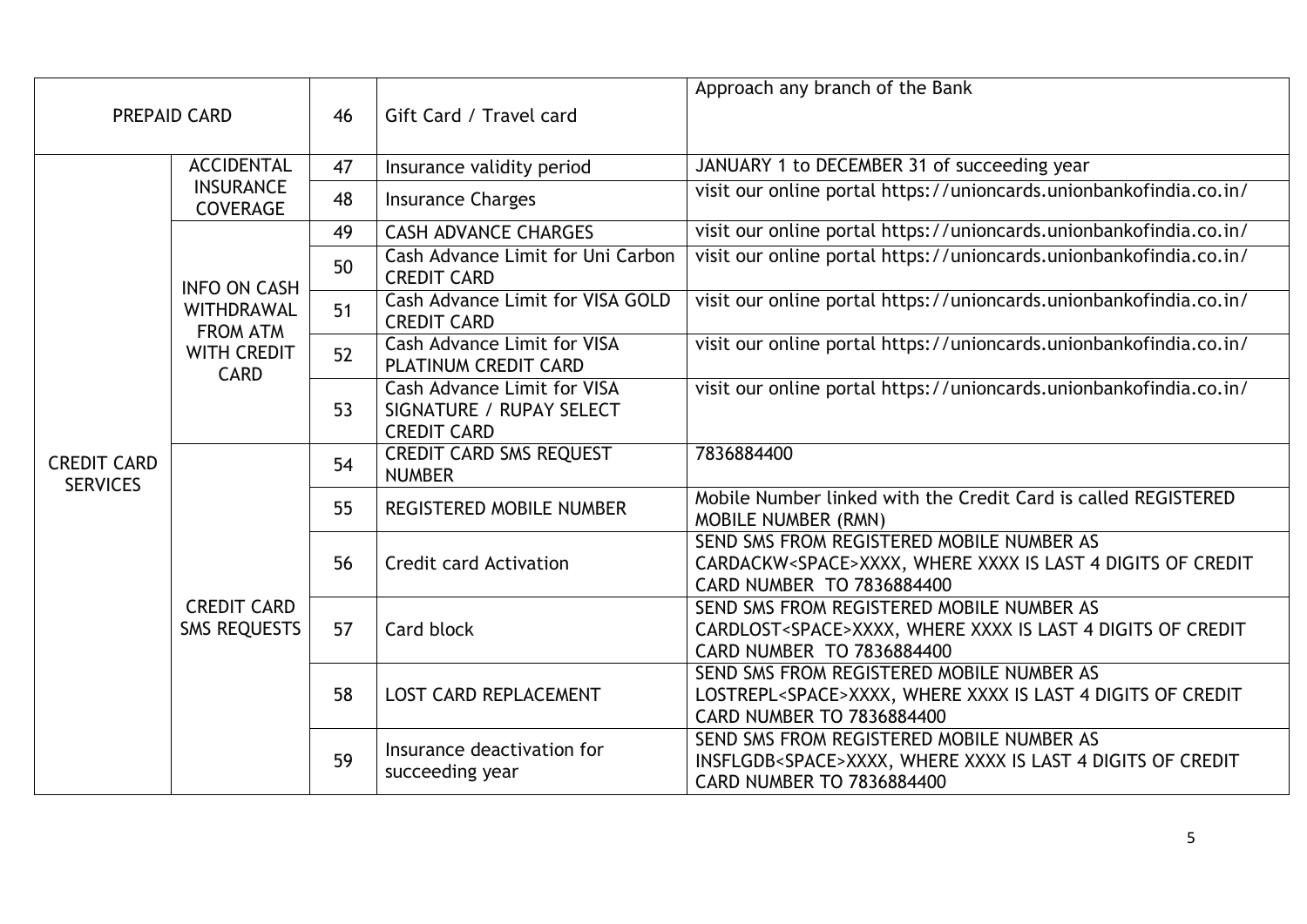|                      | 60 | <b>International Flag Disabling</b>                         | SEND SMS FROM REGISTERED MOBILE NUMBER AS<br>INTLDSBL <space>XXXX, WHERE XXXX IS LAST 4 DIGITS OF CREDIT<br/><b>CARD NUMBER TO 7836884400</b></space>                                                                                                                                                                                                                                                                                                      |
|----------------------|----|-------------------------------------------------------------|------------------------------------------------------------------------------------------------------------------------------------------------------------------------------------------------------------------------------------------------------------------------------------------------------------------------------------------------------------------------------------------------------------------------------------------------------------|
|                      | 61 | Credit card customer ID                                     | SEND SMS FROM REGISTERED MOBILE NUMBER AS<br>GETCUSTID <space>XXXX, WHERE XXXX IS LAST 4 DIGITS OF CREDIT<br/>CARD NUMBER TO 7836884400</space>                                                                                                                                                                                                                                                                                                            |
|                      | 62 | <b>Available Amount Enquiry</b>                             | SEND SMS FROM REGISTERED MOBILE NUMBER AS<br>BALENQRY <space>XXXX, WHERE XXXX IS LAST 4 DIGITS OF CREDIT<br/>CARD NUMBER TO 7836884400</space>                                                                                                                                                                                                                                                                                                             |
| <b>CASH BACK</b>     | 63 | <b>Reward Points Redemption</b>                             | Redemption of rewards can be made through Union Rewards portal<br>https://www.unionrewardz.com                                                                                                                                                                                                                                                                                                                                                             |
|                      | 64 | Auto-Debit Facility through<br><b>Standing Instructions</b> | Auto Debit payment option saves you from the effort of remembering<br>your payment due date every month towards the payment of your<br>Credit Card dues. You need to submit the standing instructions form<br>at branch to deduct the amount directly from your Operative<br>savings/current account every month and your Card Account will be<br>credited. Please ensure to keep sufficient balance in the account for<br>transferring funds on due date. |
|                      | 65 | <b>Cash Payment</b>                                         | Please visit our Union Bank of India branches to pay through cash or<br>cheque to debit their Accounts which may take upto 2 to 3 working<br>days for updation of amount in credit cards.                                                                                                                                                                                                                                                                  |
|                      | 66 | Credit card Payment through NEFT<br>/ IMPS                  | Beneficiary Account Number : Use 16 digit Credit Card Number<br>: UBIN0807826<br><b>Beneficiary IFSC</b><br>The transaction done through NEFT, funds will be credited to your<br>card with in 24 hrs on scheduled basis automatically.                                                                                                                                                                                                                     |
|                      | 67 | <b>BILL DESK</b>                                            | Billdesk is a payment gateway for accepting credit card payments.<br>Link of the same is also available our website<br>https://unioncards.unionbankofindia.co.in/ under credit card menu -<br>click to pay drop down. It will take upto 3 working days for<br>processing the credit to your card                                                                                                                                                           |
| <b>Credit Card</b>   | 68 | <b>CREDIT CARD BILLING DATE</b>                             | <b>25TH OF EVERY MONTH</b>                                                                                                                                                                                                                                                                                                                                                                                                                                 |
| <b>Bill Payments</b> | 69 | <b>CREDIT CARD DUE DATE</b>                                 | 20 DAYS FROM BILLING DATE i.e. 14 th or 15 th of succeeding month                                                                                                                                                                                                                                                                                                                                                                                          |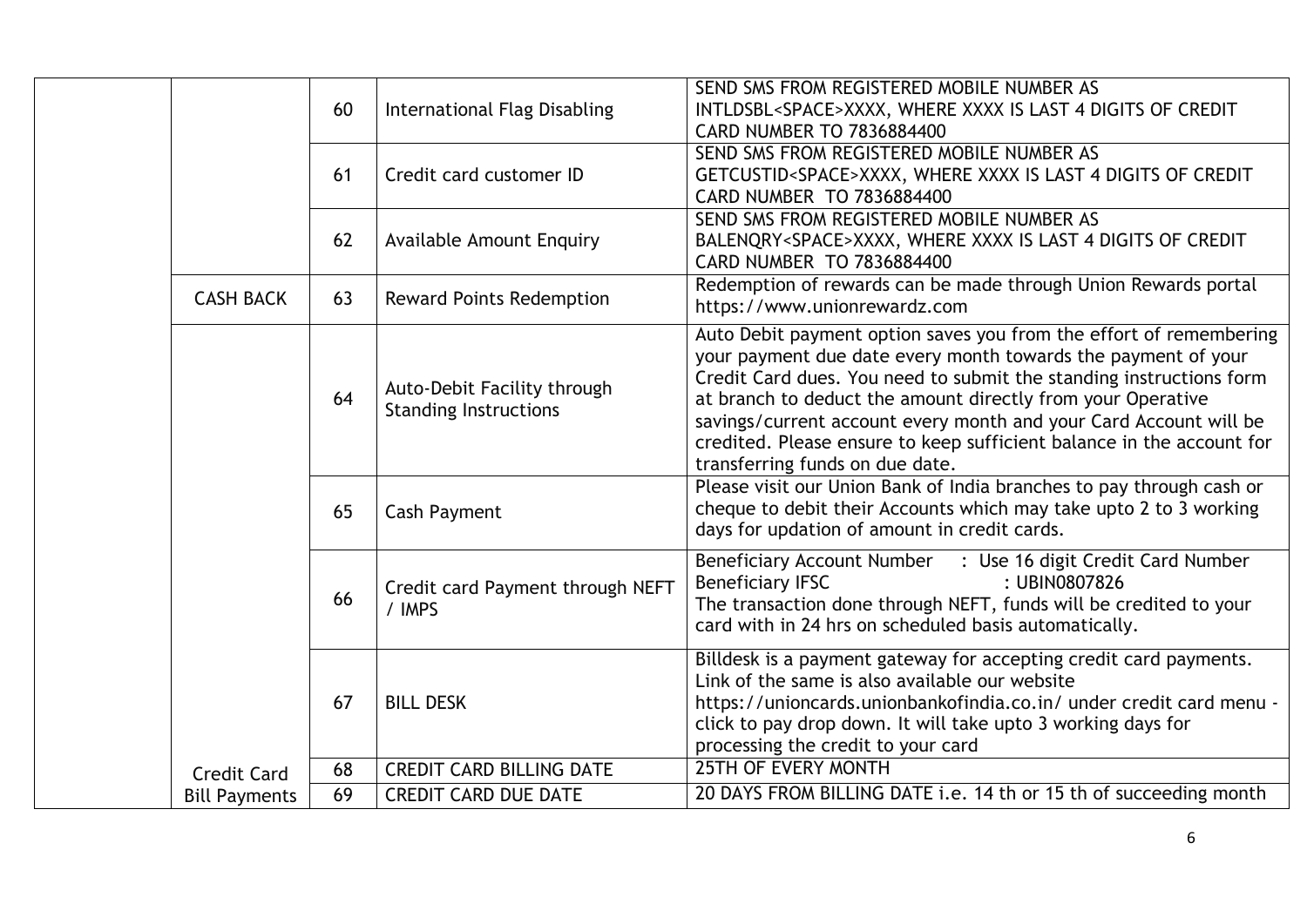| <b>CREDIT CARD</b><br><b>COMMUNICATI</b><br><b>ON ADDRESS</b> | 70       | Registered Mobile Number<br>updation/ Address updation            | You need to send mail to CCDHELPDESK@UNIONBANKOFINDIA.COM<br>through registered mail id by providing the valid address proof                                                                                                                                                                                                                                                                                                                                                                                                                                                                                                                                                                                                                                                                                                                                                                                                                                                                                                                                                                                                                                                            |
|---------------------------------------------------------------|----------|-------------------------------------------------------------------|-----------------------------------------------------------------------------------------------------------------------------------------------------------------------------------------------------------------------------------------------------------------------------------------------------------------------------------------------------------------------------------------------------------------------------------------------------------------------------------------------------------------------------------------------------------------------------------------------------------------------------------------------------------------------------------------------------------------------------------------------------------------------------------------------------------------------------------------------------------------------------------------------------------------------------------------------------------------------------------------------------------------------------------------------------------------------------------------------------------------------------------------------------------------------------------------|
| <b>CREDIT CARD</b><br>- DO's and<br>Dont's<br><b>OTHERS</b>   | 71<br>72 | <b>CREDIT CARD - DO's and Dont's</b><br><b>Free Credit Period</b> | Do's<br>Update your Communication address, Phone numbers and Mobile<br>numbers, E-mail Id for prompt delivery of Bills and other<br>communications.<br>Register your Mobile numbers for SMS alerts<br>Ensure that your EMV credit card is swiped/tapped in your presence<br>to avoid frauds<br>Pay your bill Amount on or before due date to avoid Late Payment<br>fees<br>Pay at least Minimum Payment Due (MPD) by due date to continue<br>further usage of card<br>In case of any difficulty in payment, Please call our Help Desk<br>In case of Loss of Card please block the card immediately Use only<br>Secured Website for Online shopping<br>Read our MITC (Most Important Terms and Conditions) for details &<br>fees<br>Dont's<br>Do Not Share your Credit Card Number, CVV and PIN with anyone<br>Do Not Disclose your credit card details through E-mail whatever may<br>be the urgency.<br>Do Not Handover your card to any one<br>Do Not Stop paying your Minimum dues.<br>Do Not Default on payment. Your details with default particulars will<br>be intimated to Credit Information companies.<br>21 to 50 days depending up on the date of purchase and billing date |
|                                                               |          |                                                                   |                                                                                                                                                                                                                                                                                                                                                                                                                                                                                                                                                                                                                                                                                                                                                                                                                                                                                                                                                                                                                                                                                                                                                                                         |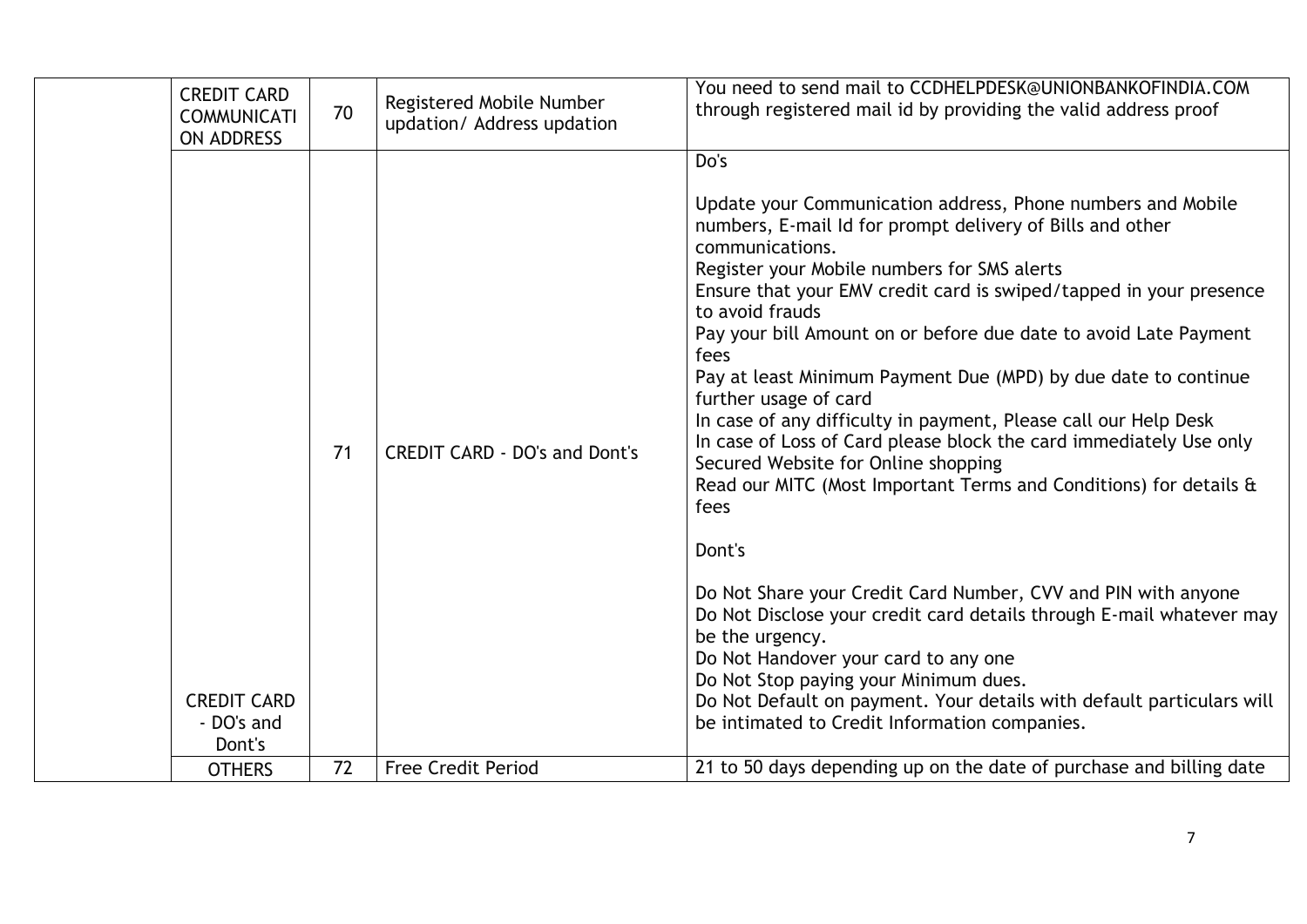|                                                                         | 73                                                                                                                                 | Age criteria for applying of UNION<br><b>BANK OF INDIA CREDIT CARD</b>                                                             | 18-70 years                                                                                                                                                                                                                          |
|-------------------------------------------------------------------------|------------------------------------------------------------------------------------------------------------------------------------|------------------------------------------------------------------------------------------------------------------------------------|--------------------------------------------------------------------------------------------------------------------------------------------------------------------------------------------------------------------------------------|
|                                                                         | 74                                                                                                                                 | CREDIT Card validity period in<br>case of newly issued card /<br>renewal / converted to other card<br>variants                     | 4 years from the date of issuance / renewal / conversion                                                                                                                                                                             |
|                                                                         | 75                                                                                                                                 | Card expiry for replaced CREDIT<br><b>CARD</b>                                                                                     | expiry date will be similar to the original card due date                                                                                                                                                                            |
|                                                                         | 76                                                                                                                                 | Compatibility of credit card                                                                                                       | All credit cards are compatible for POS, ATM, Internet, Contactless                                                                                                                                                                  |
|                                                                         | 77                                                                                                                                 | <b>Lost Card Insurance</b>                                                                                                         | In case of loss of credit card, The credit card should be immediately<br>blocked for all transactions to prevent card misuse. Any fraudulent<br>transaction up to 1.50 lacs after reporting the loss will be covered by<br>the Bank. |
|                                                                         | 78                                                                                                                                 | Annual Subscription waived in the<br>first year and not levied for VISA<br>SIGNATURE CREDIT CARDS if usage<br>in the previous year | visit our ONLINE PORTAL https://unioncards.unionbankofindia.co.in/                                                                                                                                                                   |
|                                                                         | 79                                                                                                                                 | Annual Subscription waived in the<br>first year and not levied for VISA<br>GOLD CREDIT CARDS if usage in<br>the previous year      | visit our ONLINE PORTAL https://unioncards.unionbankofindia.co.in/                                                                                                                                                                   |
| 80                                                                      | Annual Subscription waived in the<br>first year and not levied for RUPAY<br>PLATINUM CREDIT CARDS if usage<br>in the previous year | visit our ONLINE PORTAL https://unioncards.unionbankofindia.co.in/                                                                 |                                                                                                                                                                                                                                      |
|                                                                         | 81                                                                                                                                 | Annual Subscription waived in the<br>first year and not levied for VISA<br>PLATINUM CREDIT CARDS if usage<br>in the previous year  | visit our ONLINE PORTAL https://unioncards.unionbankofindia.co.in/                                                                                                                                                                   |
| <b>ANNUAL</b><br><b>MEMBERSHIP</b><br><b>FOR CREDIT</b><br><b>CARDS</b> | 82                                                                                                                                 | Annual Subscription waived in the<br>first year and not levied for RUPAY<br>SELECT CREDIT CARDS if usage in<br>the previous year   | visit our ONLINE PORTAL https://unioncards.unionbankofindia.co.in/                                                                                                                                                                   |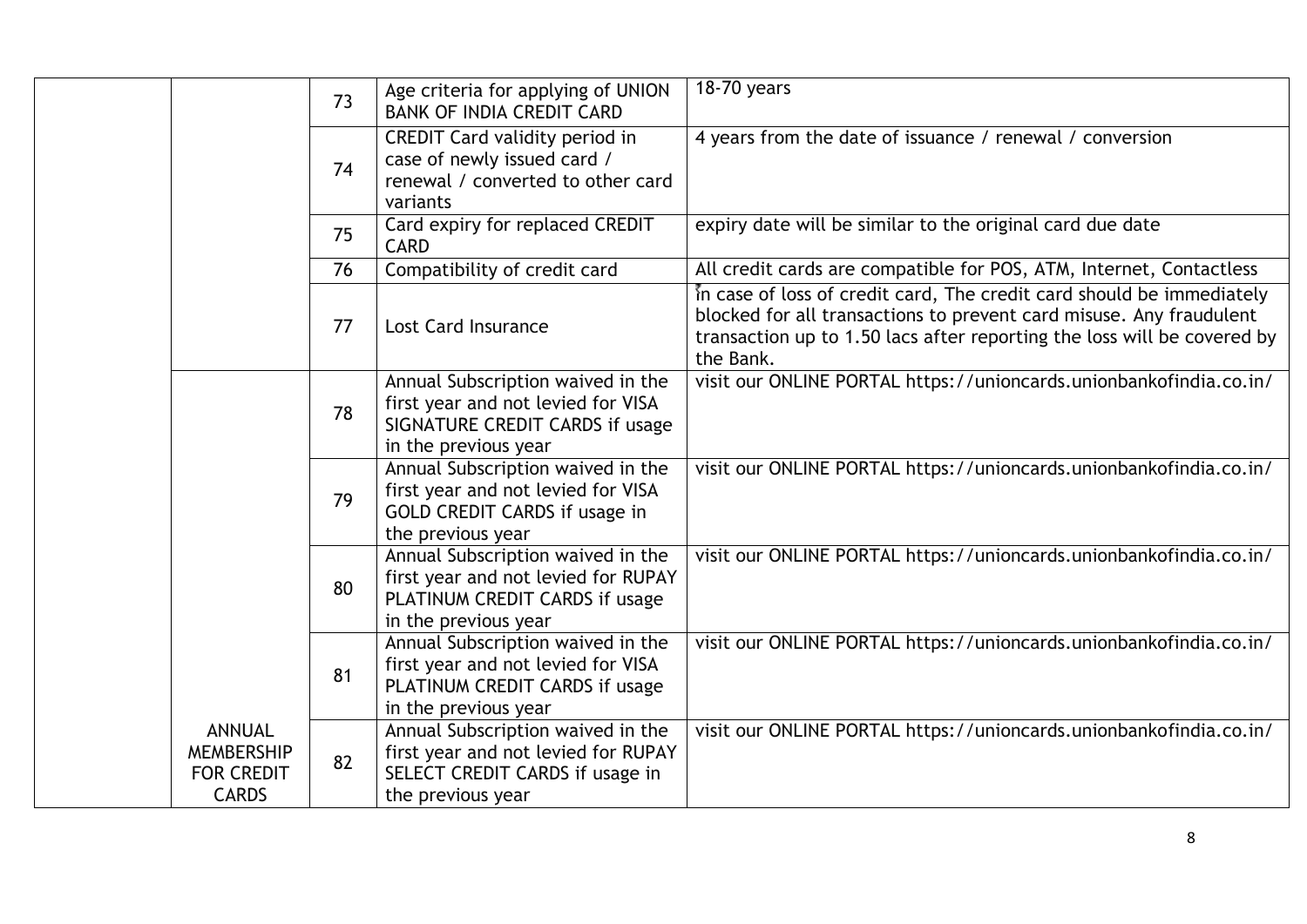|                                  | 83 | Joining Fee for Uni Carbon Credit<br>Card                | visit our ONLINE PORTAL https://unioncards.unionbankofindia.co.in/                                                                                                                                                                                                                                                        |
|----------------------------------|----|----------------------------------------------------------|---------------------------------------------------------------------------------------------------------------------------------------------------------------------------------------------------------------------------------------------------------------------------------------------------------------------------|
|                                  | 84 | <b>Annual Subscription Rupay</b><br>Platinum - Main card | visit our ONLINE PORTAL https://unioncards.unionbankofindia.co.in/                                                                                                                                                                                                                                                        |
|                                  | 85 | Annual Subscription for Rupay<br>Platinum - add on card  | visit our ONLINE PORTAL https://unioncards.unionbankofindia.co.in/                                                                                                                                                                                                                                                        |
|                                  | 86 | Annual Subscription Rupay Select -<br>Main card          | visit our ONLINE PORTAL https://unioncards.unionbankofindia.co.in/                                                                                                                                                                                                                                                        |
|                                  | 87 | Annual Subscription for Rupay<br>Select - add on card    | visit our ONLINE PORTAL https://unioncards.unionbankofindia.co.in/                                                                                                                                                                                                                                                        |
|                                  | 88 | Annual Subscription VISA Platinum<br>- Main card         | visit our ONLINE PORTAL https://unioncards.unionbankofindia.co.in/                                                                                                                                                                                                                                                        |
|                                  | 89 | Annual Subscription for VISA<br>Platinum - add on card   | visit our ONLINE PORTAL https://unioncards.unionbankofindia.co.in/                                                                                                                                                                                                                                                        |
|                                  | 90 | Annual Subscription VISA GOLD-<br>Main card              | visit our ONLINE PORTAL https://unioncards.unionbankofindia.co.in/                                                                                                                                                                                                                                                        |
|                                  | 91 | Annual Subscription for VISA GOLD<br>- add on card       | visit our ONLINE PORTAL https://unioncards.unionbankofindia.co.in/                                                                                                                                                                                                                                                        |
|                                  | 92 | <b>Annual Subscription VISA</b><br>SIGNATURE - Main card | visit our ONLINE PORTAL https://unioncards.unionbankofindia.co.in/                                                                                                                                                                                                                                                        |
|                                  | 93 | Annual Subscription for VISA<br>SIGNATURE - add on card  | visit our ONLINE PORTAL https://unioncards.unionbankofindia.co.in/                                                                                                                                                                                                                                                        |
|                                  | 94 | VISA Lounge Access & Offers                              | Please refer the link for more details.<br>https://www.visa.co.in/pay-with-visa/visa-offers-and-perks.html                                                                                                                                                                                                                |
| <b>LOUNGE</b><br><b>FACILITY</b> | 95 | RUPAY Lounge Access & Offers                             | Please refer the link for more details -<br>https://www.rupay.co.in/lounges                                                                                                                                                                                                                                               |
| ADD ON<br><b>CREDIT CARD</b>     | 96 | Add on credit card                                       | The add-on card enables your family members to avail all the<br>benefits and features applicable on the primary card. The Points<br>earned on the add-on cards will be clubbed with those of the primary<br>card and can be redeemed as per the bank policy in force. Maximum<br>three cards can be given as add on cards |
| Unicarbon                        | 97 | <b>Welcome Benefits</b>                                  | visit our ONLINE PORTAL https://unioncards.unionbankofindia.co.in/                                                                                                                                                                                                                                                        |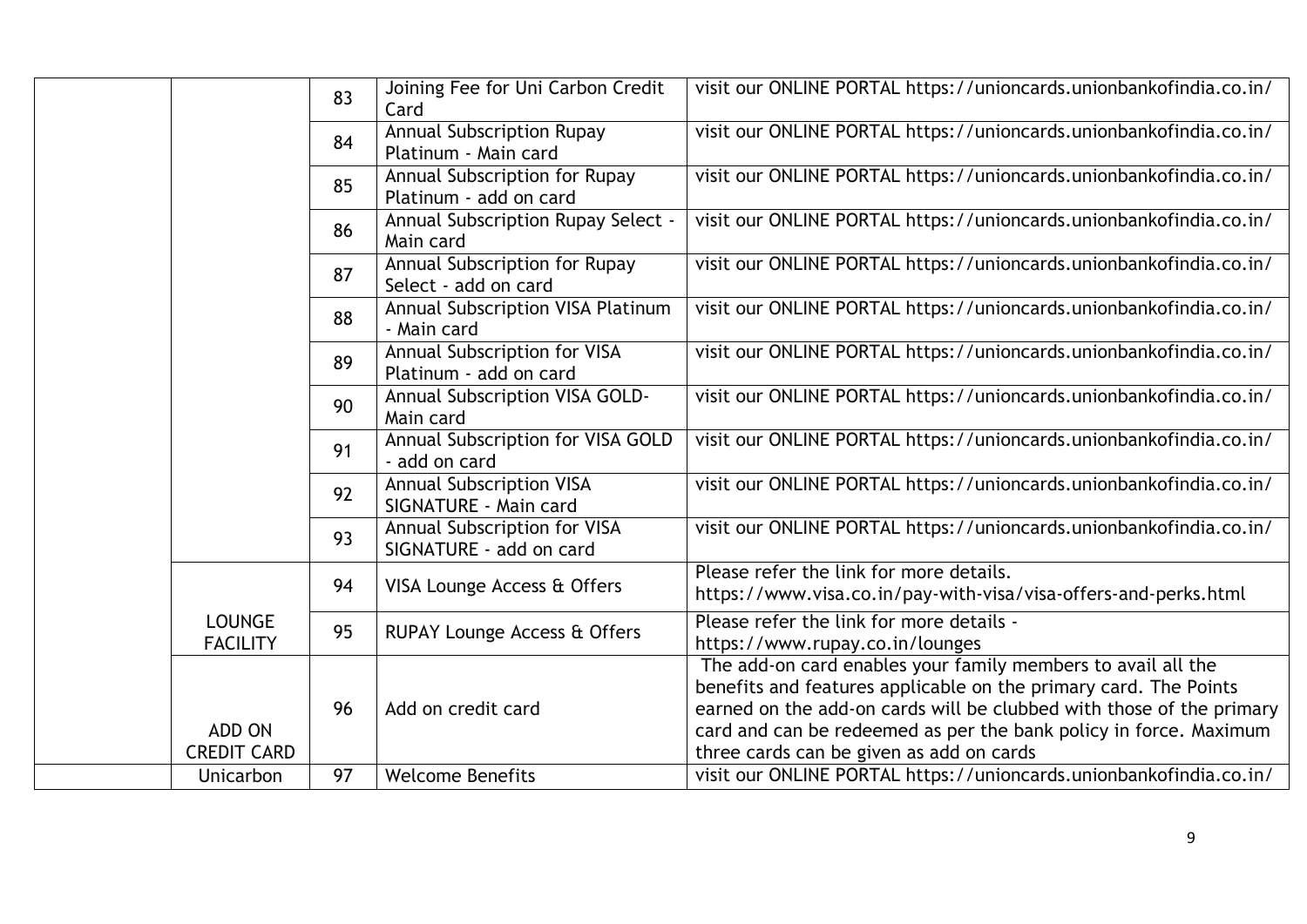|  | Card                 | 98  | Rewards program                        | visit our ONLINE PORTAL https://unioncards.unionbankofindia.co.in/ |
|--|----------------------|-----|----------------------------------------|--------------------------------------------------------------------|
|  |                      | 99  | <b>Cash Back Benefits</b>              | visit our ONLINE PORTAL https://unioncards.unionbankofindia.co.in/ |
|  |                      | 100 | Fuel Surcharge waiver                  | visit our ONLINE PORTAL https://unioncards.unionbankofindia.co.in/ |
|  |                      | 101 | Milestone rewards                      | visit our ONLINE PORTAL https://unioncards.unionbankofindia.co.in/ |
|  |                      | 102 | Reward point Redemption                | visit our ONLINE PORTAL https://unioncards.unionbankofindia.co.in/ |
|  |                      | 103 | Accidental Insurance coverage          | visit our ONLINE PORTAL https://unioncards.unionbankofindia.co.in/ |
|  |                      | 104 | Contactless card                       | visit our ONLINE PORTAL https://unioncards.unionbankofindia.co.in/ |
|  |                      | 105 | Joining Fee for Union Wellness<br>Card | visit our ONLINE PORTAL https://unioncards.unionbankofindia.co.in/ |
|  |                      | 106 | <b>Welcome Benefits</b>                | visit our ONLINE PORTAL https://unioncards.unionbankofindia.co.in/ |
|  | <b>Wellness Card</b> | 107 | Rewards program                        | visit our ONLINE PORTAL https://unioncards.unionbankofindia.co.in/ |
|  |                      | 108 | <b>Annual Fees</b>                     | visit our ONLINE PORTAL https://unioncards.unionbankofindia.co.in/ |
|  |                      | 109 | Accidental Insurance coverage          | visit our ONLINE PORTAL https://unioncards.unionbankofindia.co.in/ |

| SNO | <b>QUESTION</b>                                                        | <b>ANSWER</b>                                                                                                                                                                                                                                                    |
|-----|------------------------------------------------------------------------|------------------------------------------------------------------------------------------------------------------------------------------------------------------------------------------------------------------------------------------------------------------|
|     |                                                                        | • Cards are issued to customers and also to Non-customers on selective<br>basis.                                                                                                                                                                                 |
|     |                                                                        | • Primary card holder should be in the age bracket of 18 years to 70                                                                                                                                                                                             |
|     |                                                                        | years.                                                                                                                                                                                                                                                           |
|     |                                                                        | • Add-on card holder should be 18 years and above.                                                                                                                                                                                                               |
|     |                                                                        | • Income Eligibility is Rs 1.80 lacs per Annum.                                                                                                                                                                                                                  |
|     | What are the Eligibility criteria to apply for Union Bank Credit Card? | • For Non salaried - 2 years Income Tax Returns with computation sheets                                                                                                                                                                                          |
|     |                                                                        | • For Salaried class Form 16 / ITRs with latest Salary slip.                                                                                                                                                                                                     |
|     |                                                                        | Cibil $>=700$ and $-1$                                                                                                                                                                                                                                           |
|     |                                                                        | • Cards are also issued against lien on Deposit with 25% margin without<br>insisting for Income Proof & Scoring Model. The above eligibility criteria<br>are only indicative. The Bank reserves the right to approve or decline<br>applications for Credit Card. |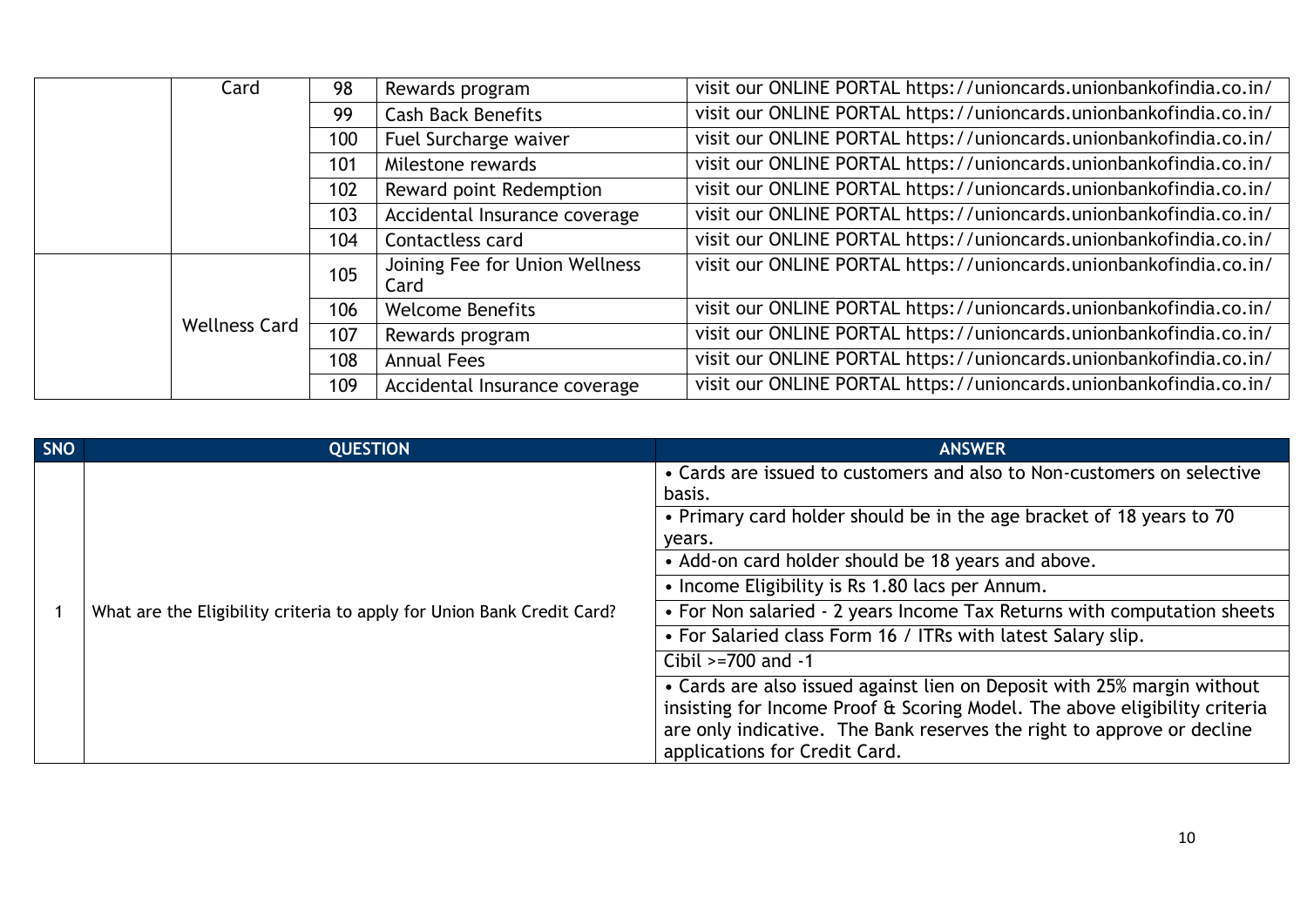| $\overline{2}$ | Can a customer apply for Union Bank of India credit card if he has a<br>Fixed Deposit or Loan relationship with Union Bank of India? | Customer having Fixed Deposit in UBI can apply for UBI credit card and 75% of<br>the deposit amount will be sanctioned as card limit and lien will be marked on<br>the deposit. The customers who availed housing loan above 10 lakhs and the<br>loans are in performing status can also apply through their loan account branch. |
|----------------|--------------------------------------------------------------------------------------------------------------------------------------|-----------------------------------------------------------------------------------------------------------------------------------------------------------------------------------------------------------------------------------------------------------------------------------------------------------------------------------|
|                |                                                                                                                                      | • Application for credit card with complete information                                                                                                                                                                                                                                                                           |
| $\overline{3}$ | What are the documents to be submitted along with credit card                                                                        | • Two Passport size Color Photographs                                                                                                                                                                                                                                                                                             |
|                | application?                                                                                                                         | • Latest Income Tax Returns for 2 years / Form 16 / Salary Slip                                                                                                                                                                                                                                                                   |
|                |                                                                                                                                      | • Valid Proof of address, Valid ID Proof, Pan Copy as per KYC norms                                                                                                                                                                                                                                                               |
| 4              | How much time will it take to approve the card?                                                                                      | Up on submission of completed application with all valid enclosures it will be<br>processed and dispatched within 7 working days subject to fulfilling the<br>eligibility criteria.                                                                                                                                               |
| 5              | What will be the credit limit for the card?                                                                                          | 20% of the Gross income as per ITR/Form16 or 75% of the Term Deposit (<br>Term deposit should be min Rs. 20,000 auto renewable for minimum four<br>years)                                                                                                                                                                         |
|                |                                                                                                                                      | Up on receipt of the card the card holder can request for card activation<br>through various methods namely,                                                                                                                                                                                                                      |
|                |                                                                                                                                      | By sending SMS from registered mobile number only to 7836884400 as<br>(CARDACKW <space> XXXX where XXXX denotes last four digit of the card<br/>number).</space>                                                                                                                                                                  |
| 6              | How to activate the credit card?                                                                                                     | By calling our 24 * 7 toll free 1800 425 1515.                                                                                                                                                                                                                                                                                    |
|                |                                                                                                                                      | By registering in our credit card online portal through the link<br>https://unioncards.unionbankofindia.co.in/                                                                                                                                                                                                                    |
|                |                                                                                                                                      | The card holder can start using the card up on receipt of successful activation<br>SMS from the bank.                                                                                                                                                                                                                             |
|                |                                                                                                                                      | Card Holder can generate PIN for his credit card using<br>https://unioncards.unionbankofindia.co.in/portal/greenPinGen.jsp                                                                                                                                                                                                        |
| 7              | How to obtain / generate PIN for the credit card?                                                                                    | PIN can also be generated through our credit card mobile app and Umobile app<br>up on successful registration.                                                                                                                                                                                                                    |
| 8              | From where can a customer get the application form?                                                                                  | visit our PORTAL https://unioncards.unionbankofindia.co.in/                                                                                                                                                                                                                                                                       |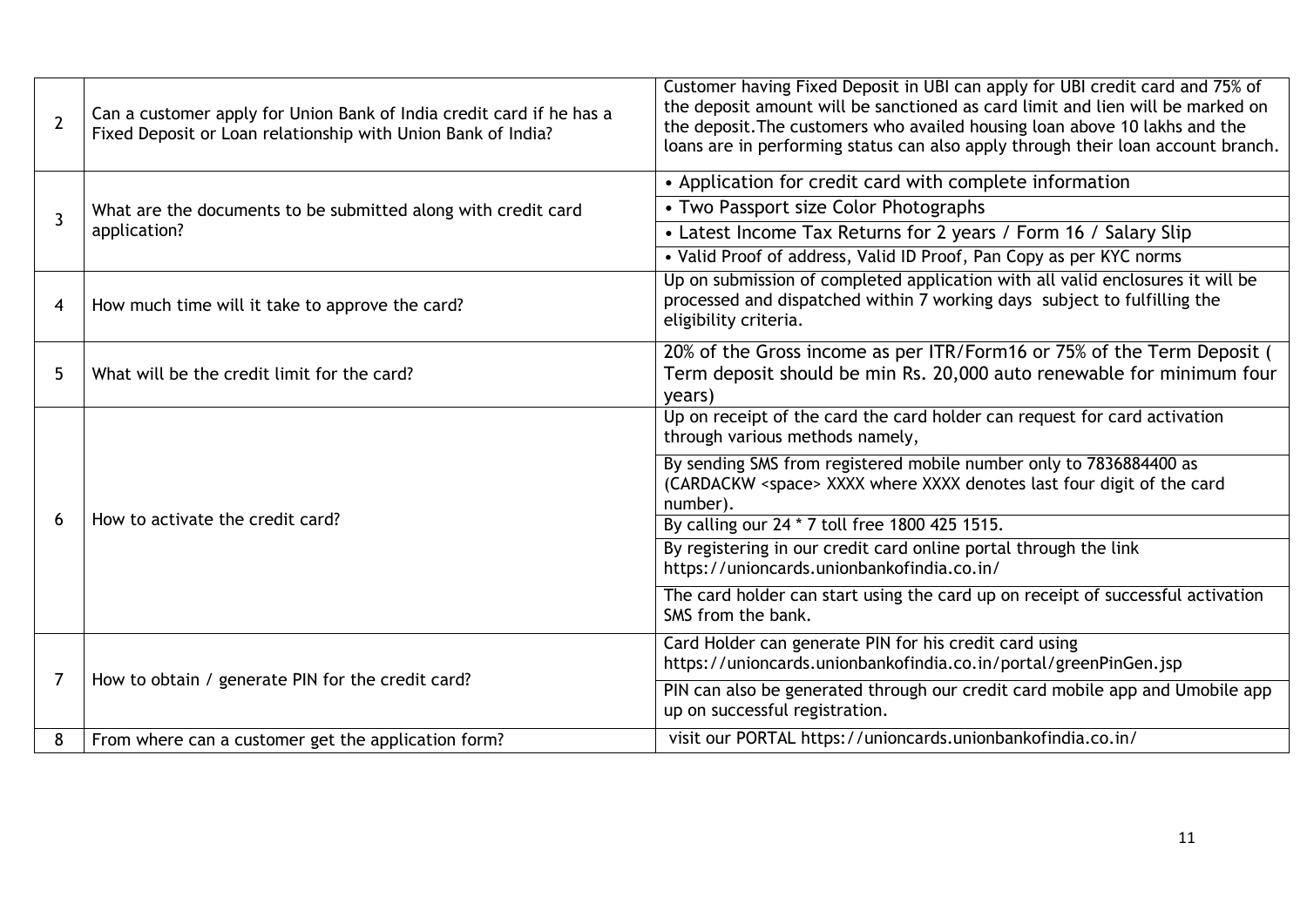## **Mobile Application:**

| S No           | <b>INTENT /</b><br><b>CATEGORY</b>                                                                                                        | <b>QUESTION</b>                                     | <b>ANSWER</b>                                                                                                                                                                                                                                                                                                                                                                                                                 |
|----------------|-------------------------------------------------------------------------------------------------------------------------------------------|-----------------------------------------------------|-------------------------------------------------------------------------------------------------------------------------------------------------------------------------------------------------------------------------------------------------------------------------------------------------------------------------------------------------------------------------------------------------------------------------------|
|                |                                                                                                                                           |                                                     | Device Hard Bind -This is where customer mobile hard bind with customer mobile Number as well as Credit card A<br>No.                                                                                                                                                                                                                                                                                                         |
|                |                                                                                                                                           | <b>CREDIT CARD</b><br>MOBILE APP<br><b>SECURITY</b> | To Hard Bind customer device, Unique value send from SMS to Union Bank server to Authenticate device and user<br>number. Once authentication completed than only the Register user can login to his/her Credit Card Account.                                                                                                                                                                                                  |
|                |                                                                                                                                           | <b>FEATURE</b>                                      | For first time user if he/she not register with Union Credit Card Mobile App. After device hard Bind he/she have to<br>SignUp once and create userid and password for next time login.<br>If he/she already registered with web portal or mobile app, no need to signup again can use same userid and pass                                                                                                                    |
|                |                                                                                                                                           |                                                     | for next login.                                                                                                                                                                                                                                                                                                                                                                                                               |
| $\overline{2}$ | mobile app<br><b>UNION CREDIT</b><br><b>CARD MOBILE</b><br><b>APPLICATION</b><br>name and<br><b>FEATURES</b><br>credit card<br>mobile app | Welcome screen<br>of credit card                    | Users who are already registered in Credit Card portal can use Login link to directly login to Mobile App.                                                                                                                                                                                                                                                                                                                    |
|                |                                                                                                                                           | Login with User<br>Password into                    | User Name -Would be the one which the user has selected at the time of registration.<br>Password - The secret key only known to the registered user.<br>Forgot Username - Option to retrieve forgotten username<br>Forgot Password - Option to retrieve forgotten password<br>Sign Up - The user who is not registered already will have to use this by clicking the Sign up link and following<br>registration instructions. |
|                |                                                                                                                                           | Password Policy<br>of credit card<br>mobile app     | - [0-9] a digit must occur at least once.<br>- [a-z] a lower case letter must occur at least once.<br>- [A-Z] an upper case letter must occur at least once.<br>- [@#\$*!^] a special character must occur at least once.<br>- No whitespace allowed in the entire string.<br>- At least 8 characters max 12 characters                                                                                                       |
| 4              |                                                                                                                                           |                                                     |                                                                                                                                                                                                                                                                                                                                                                                                                               |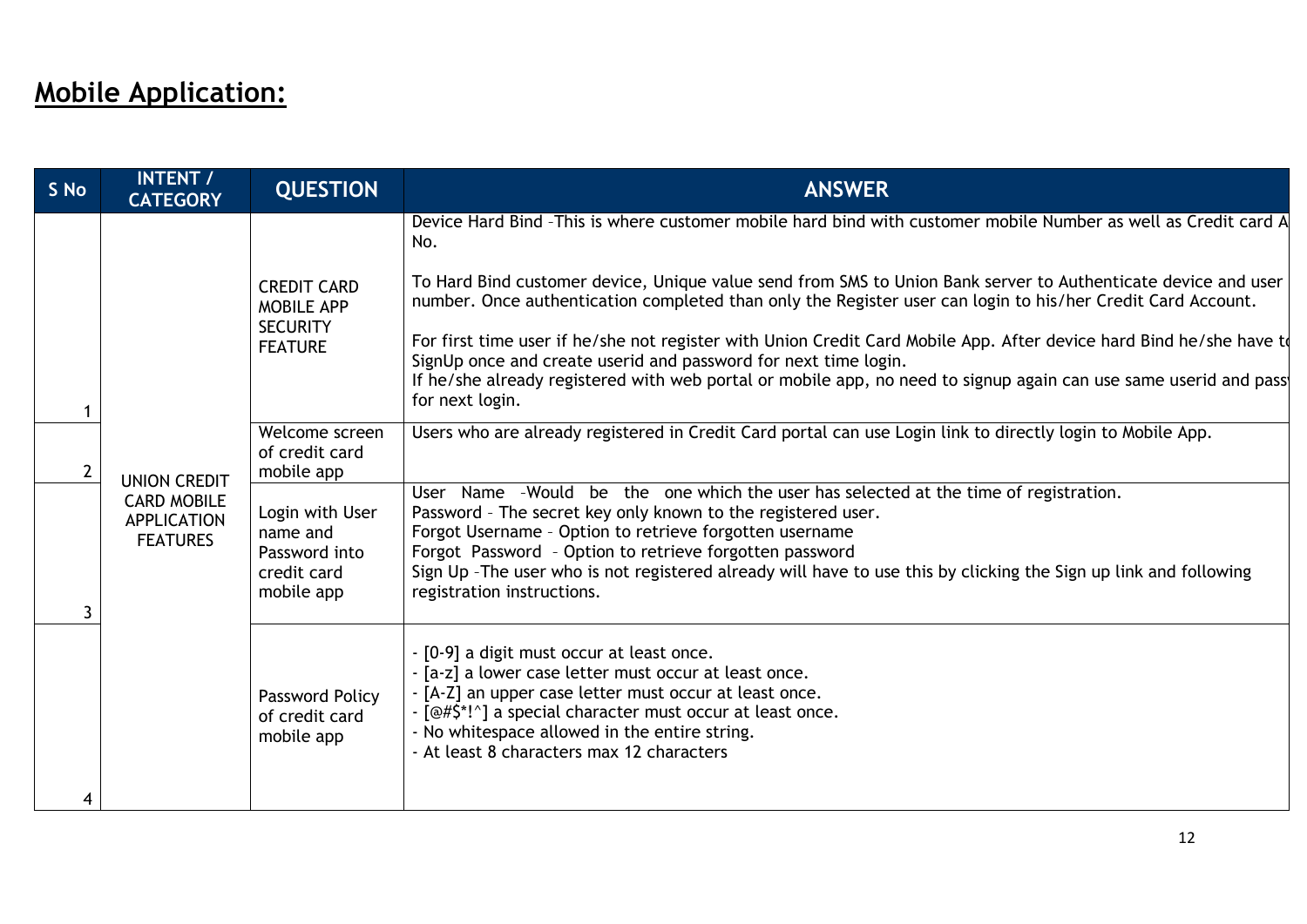| 5  | Register for<br>credit card<br>mobile app                         | User can use signup option to register on credit card application in case he doesn't have account on<br>portal/mobile application and has valid Union Bank Credit card.                                                                                                                                                                                                                                                                                                                                                                                                                                                                                                                                                        |
|----|-------------------------------------------------------------------|--------------------------------------------------------------------------------------------------------------------------------------------------------------------------------------------------------------------------------------------------------------------------------------------------------------------------------------------------------------------------------------------------------------------------------------------------------------------------------------------------------------------------------------------------------------------------------------------------------------------------------------------------------------------------------------------------------------------------------|
| 6  | <b>Forgot Password</b><br>of credit card<br>mobile app            | Through this option, in case a user forgets his password, he would be able to retrieve the password by entering<br>his card details and identifying himself as the holder of the card.                                                                                                                                                                                                                                                                                                                                                                                                                                                                                                                                         |
| 7  | Forgot Username<br>of credit card<br>mobile app                   | Through this option, in case a user forgets his user Id, he would be able to retrieve the User Name by<br>entering his card details and identifying himself as the holder of the card.                                                                                                                                                                                                                                                                                                                                                                                                                                                                                                                                         |
| 8  | Set MPIN and<br>Login with MPIN<br>into credit card<br>mobile app | Through this option, user can set 4 digit numeric pin to login to his account.<br>Instead of using username and password, User can use this 4 digit pin to login to the mobile application.<br>Forgot mpin option can be used in case user forgets 4 digit mpin.                                                                                                                                                                                                                                                                                                                                                                                                                                                               |
| 9  | App dashboard of<br>credit card<br>mobile app                     | This is the dashboard of the App, which shows all the features available in App<br>The Account summary option provides the basic information of the account of the credit card user<br>View Statement provides access to see latest and past statements<br>Transaction details show unbilled transactions along with option to view last 10/20/30 day's transactions.<br>Using Card Control option user can enable/disable international, ECOM, POS, ATM Transactions and set temporary<br>spending limits.<br>PIN Generation the user can generate the card pin for the cards issued<br>Manage card option enable the user to register/deregister the card<br>Service Request can be used to raise and track service requests |
| 10 | control page of<br>credit card<br>mobile app                      | This is the control page for the application, the card holder would be able to view and control important and<br>quick links towards accessing the mobile application.                                                                                                                                                                                                                                                                                                                                                                                                                                                                                                                                                         |
| 11 | Account<br>Summary of<br>credit card<br>mobile app                | This is an account summary page where card holder would be able to view elaborated details of his card profile,<br>summary of his account including statement summary and reward balances for the selected card.                                                                                                                                                                                                                                                                                                                                                                                                                                                                                                               |
| 12 | View Monthly<br>Credit card<br>statements in<br>credit card       | Using Latest Statement option, customer can view and download latest statement for the selected credit card.<br>Customer can also view transaction details on the latest statement.                                                                                                                                                                                                                                                                                                                                                                                                                                                                                                                                            |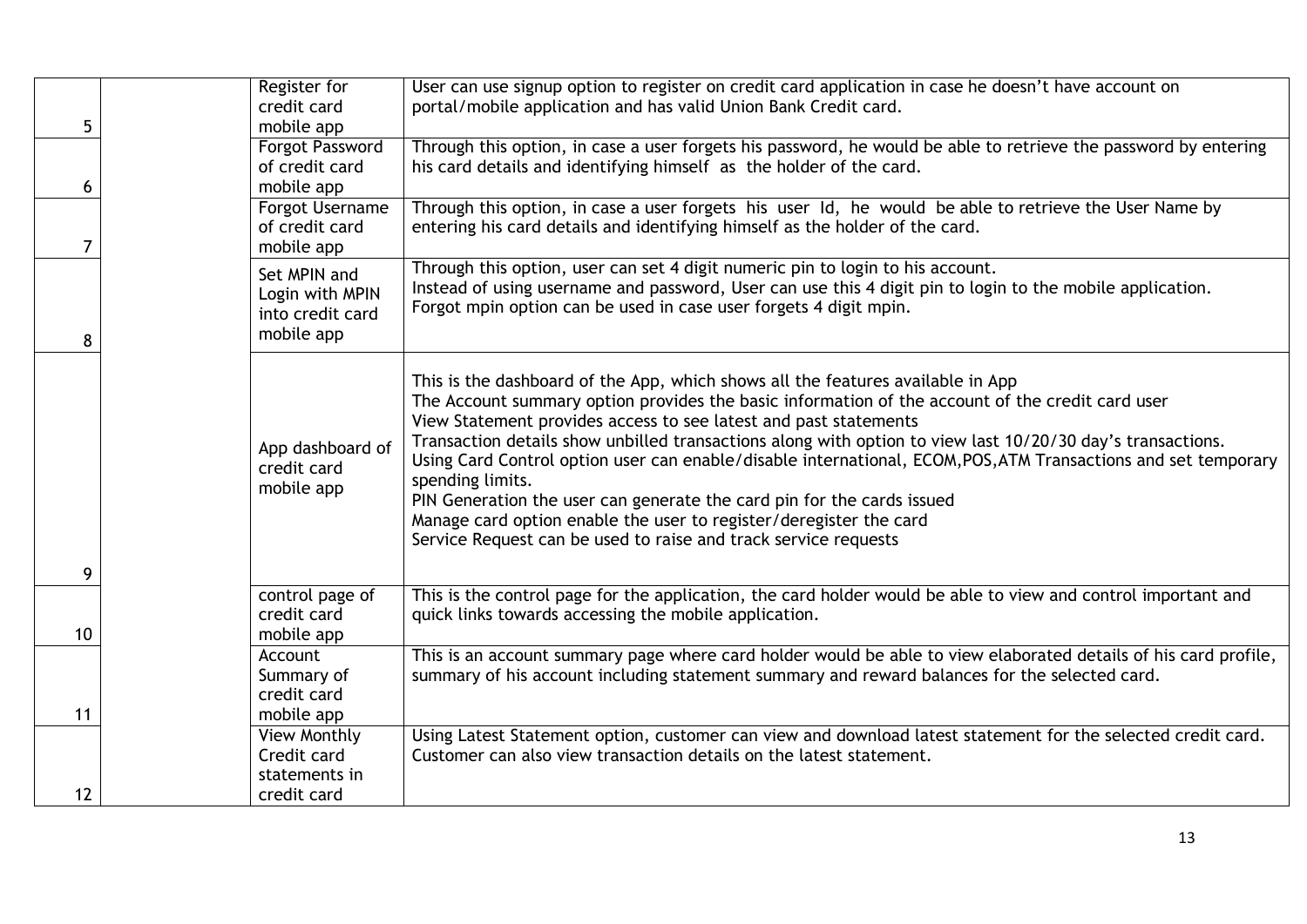|    | mobile app                                                      |                                                                                                                                                                                                                                                                                         |
|----|-----------------------------------------------------------------|-----------------------------------------------------------------------------------------------------------------------------------------------------------------------------------------------------------------------------------------------------------------------------------------|
|    | Past Credit card<br>Monthly<br>Statements in                    | Using Past Statement option, customers can view and download past 6 months statements.                                                                                                                                                                                                  |
| 13 | credit card<br>mobile app                                       |                                                                                                                                                                                                                                                                                         |
| 14 | Transaction<br>Details in Credit<br>card mobile app             | Using this option, customer can view unbilled transactions and last 10/20/30 day's transactions.                                                                                                                                                                                        |
|    | credit card<br>control features<br>in Credit card<br>mobile app | Card control provides various features such as:<br>• Enable/disable International transactions<br>• Enable/disable POS transactions<br>• Enable/disable ATM transactions<br>• Enable/disable online transactions<br>• Temporary Card Block / Unblock<br>• Set temporary spending limits |
| 15 | credit card pin                                                 | Using this option customer can generate online PIN for registered cards.                                                                                                                                                                                                                |
| 16 | reset in Credit<br>card mobile app                              |                                                                                                                                                                                                                                                                                         |
| 17 | link / delink<br>cards in Credit<br>card mobile app             | Using this option, the customers can:<br>• Register new primary / add on card<br>• De-register hot listed or blocked card<br>• Activate New Card                                                                                                                                        |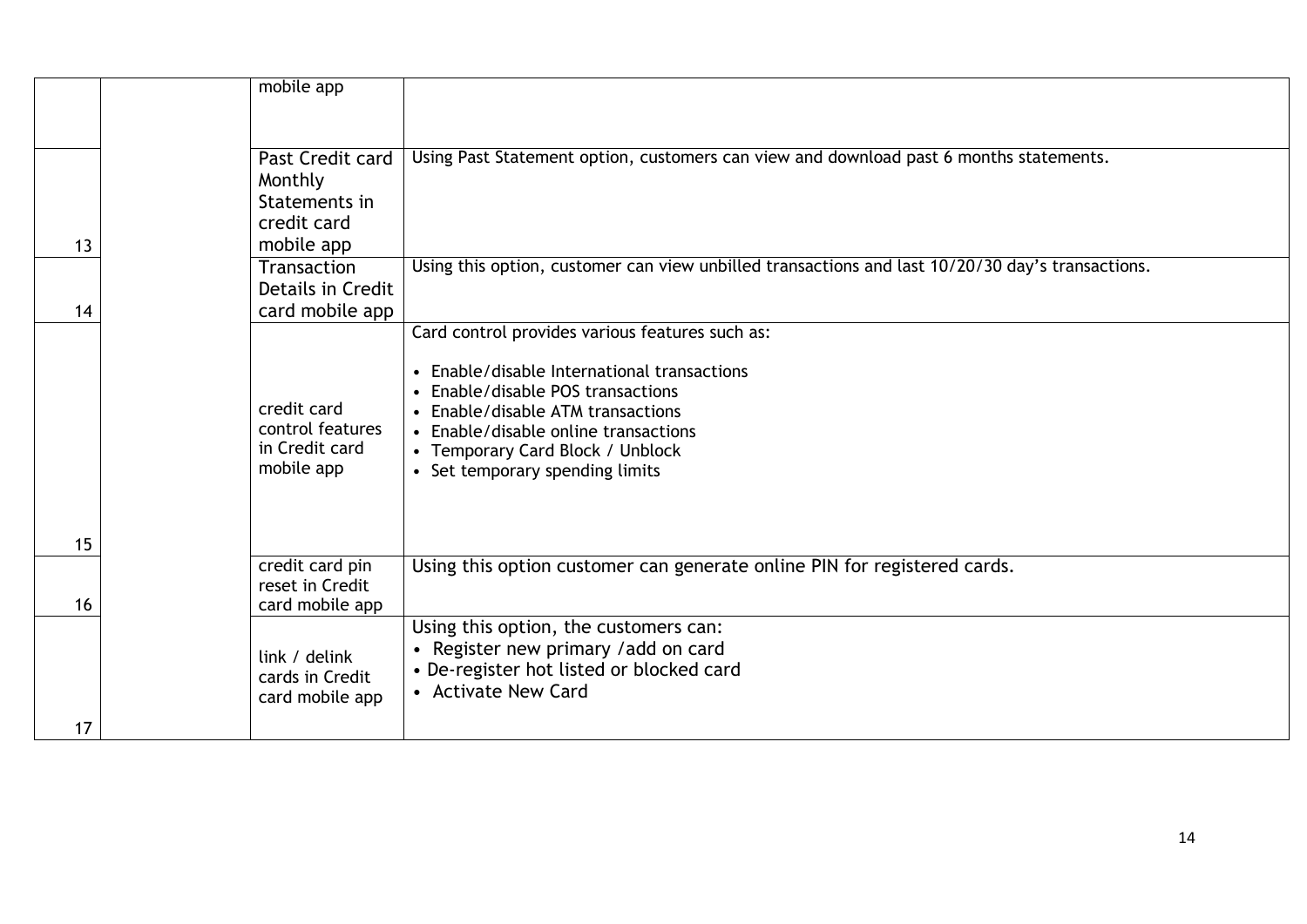|    |                                                                                        | Service<br>Requests in<br>Credit card<br>mobile app               | Customers can use this option to track status of Service Request.<br>Customer can also raise following types of service requests for:<br>• Replacement of card<br>• Duplicate Statement<br>• Hot listing of card.<br>• EMI Creation            |
|----|----------------------------------------------------------------------------------------|-------------------------------------------------------------------|------------------------------------------------------------------------------------------------------------------------------------------------------------------------------------------------------------------------------------------------|
| 18 |                                                                                        |                                                                   |                                                                                                                                                                                                                                                |
| 19 |                                                                                        | credit card bill<br>payment links in<br>Credit card<br>mobile app | At the bottom of the welcome screen, there are 4 tabs:<br>Payment: This option can be used to pay credit card bills using Union Bank Internet banking or using bill desk.<br>T&C: This shows terms and conditions with respect to credit card. |
| 20 |                                                                                        | change password<br>in Credit card<br>mobile app                   | Through this option the customer would be able to change his password and set the password of his choice<br>following password policy mentioned on change password form.                                                                       |
| 21 |                                                                                        | <b>Virtual Card</b><br>creation in Credit<br>card mobile app      | In Virtual Card screen, user can create virtual card from physical card for safe and secure transaction over<br>internet without revealing your physical card details                                                                          |
| 22 |                                                                                        | Registration<br>process                                           | Available for Android Mobile and iOS mobiles                                                                                                                                                                                                   |
| 23 |                                                                                        | How to register                                                   | Install the application on your mobile handset from Google Play Store for Android Mobile and Apple store for iOS                                                                                                                               |
| 24 | <b>UNION CREDIT</b><br><b>CARD MOBILE</b><br><b>APPLICATION</b><br><b>REGISTRATION</b> | which OS<br>supported                                             | mobiles. Currently not available for Windows phones                                                                                                                                                                                            |
| 25 |                                                                                        | is available in<br>windows Phone                                  |                                                                                                                                                                                                                                                |
| 26 |                                                                                        | I have two SIMs<br>will it work                                   | SIM selection will be available in case of dual SIMs for android 5.1 & above. User has to select the Mobile<br>Number registered for SMS alert with the Bank.                                                                                  |
| 27 |                                                                                        | Are there any<br>charges for using<br>mobile banking<br>services? | There are no charges for using mobile banking services.                                                                                                                                                                                        |